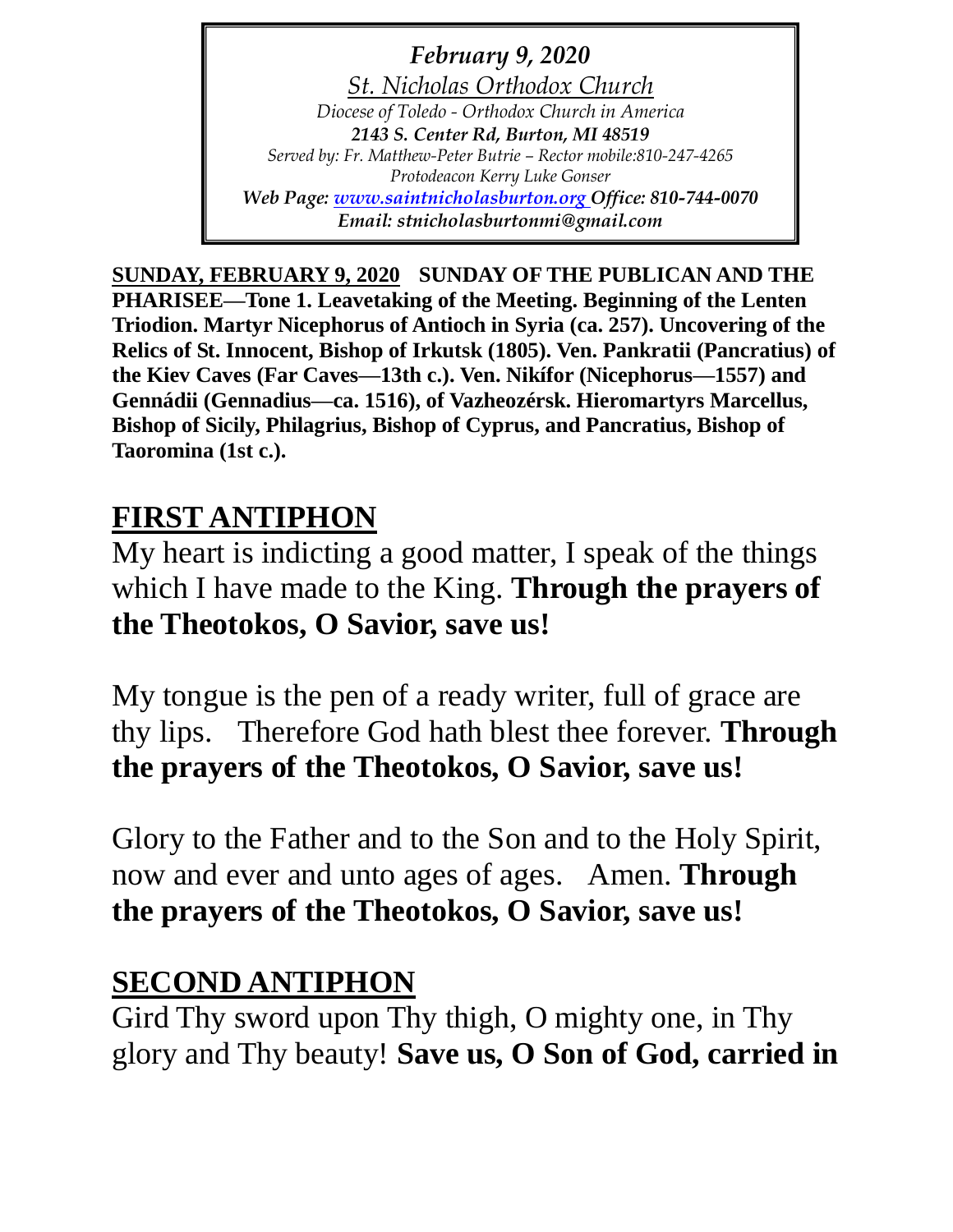## **the arms of Simeon the righteous , save us who sing to Thee: Alleluia!**

## The scepter of Thy kingdom is a righteous scepter. **Save us, O Son of God, carried in the arms of Simeon the righteous , save us who sing to Thee: Alleluia!**

Glory to the Father and to the Son and to the Holy Spirit, now and ever and unto ages of ages. Amen. Only-begotten Son and immortal Word of God, Who for our salvation didst will to be incarnate of the holy Theotokos and ever-virgin Mary, Who without change became man and wast crucified, O Christ our God, trampling down death by death, Who art one of the Holy Trinity, glorified with the Father and the Holy Spirit: save us!

# **THIRD ANTIPHON**

## **Hear, O daughter, consider, and incline your ear; forget your people and your father's house.**

**(Tone 1)** Rejoice, O Virgin Theotokos, Full of Grace! / From you shone the Sun of Righteousness, Christ our God, / enlightening those who sat in darkness. / Rejoice and be glad, O righteous Elder: / you accepted in your arms the Redeemer of our souls, / Who grants us the Resurrection!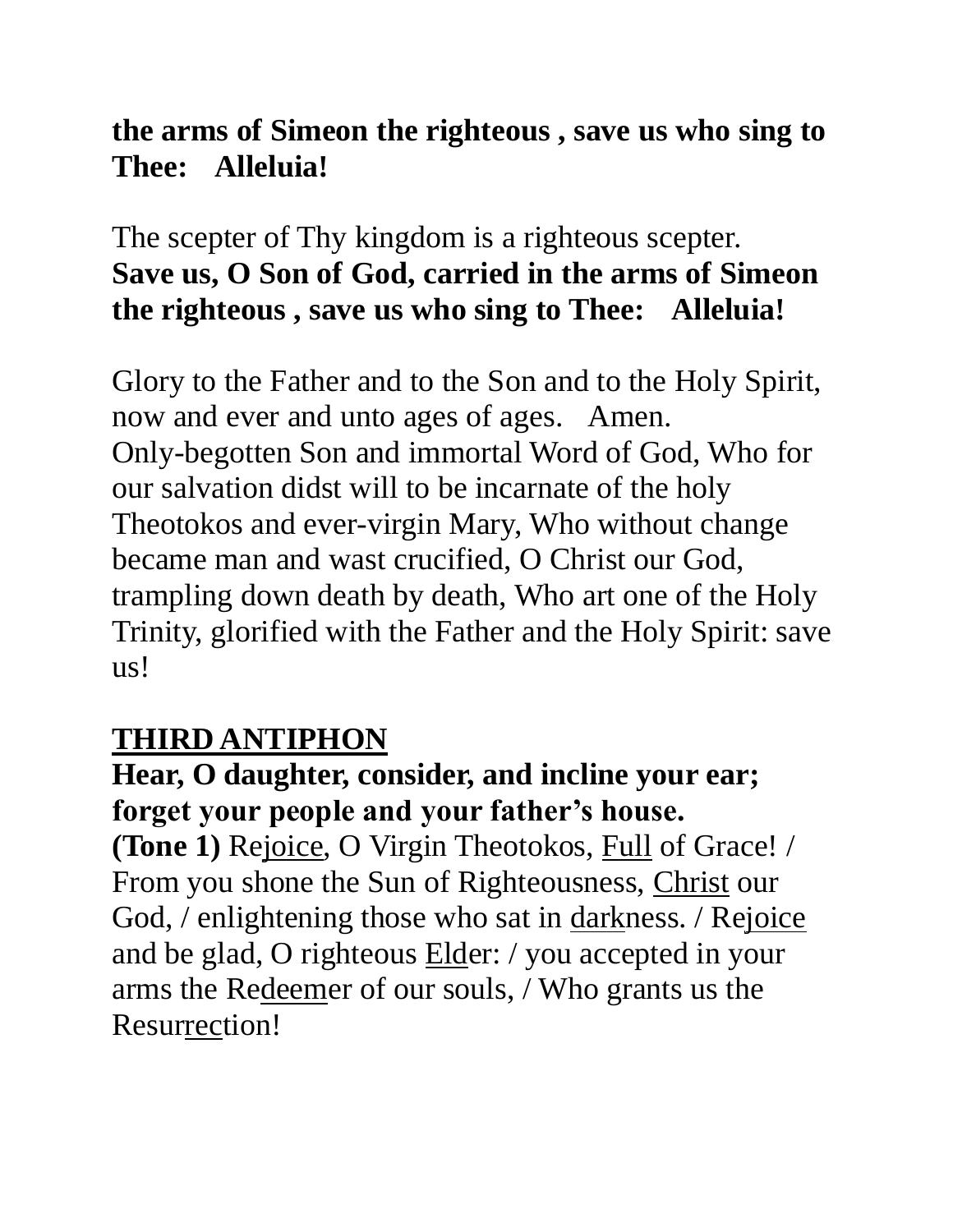## **Even the rich among the people shall entreat your favor. (Tone 1)** Rejoice, O Virgin Theotokos, Full of Grace! / From you shone the Sun of Righteousness, Christ our God, / enlightening those who sat in darkness. / Rejoice and be glad, O righteous Elder: / you accepted in your arms the Redeemer of our souls, / Who grants us the Resurrection!

# **I will make your name to be remembered in all**

**generations. (Tone 1)** Rejoice, O Virgin Theotokos, Full of Grace! / From you shone the Sun of Righteousness, Christ our God, / enlightening those who sat in darkness. / Rejoice and be glad, O righteous Elder: / you accepted in your arms the Redeemer of our souls, / Who grants us the Resurrection!

## *Deacon:*Wisdom! Upright!

*Priest:* The Lord has made known his Salvation, before all the nations he has revealed his Righteousness. Son of God, who were borne in the arms of the righteous Simeon, save us who sing to you: Alliluia!

# **TROPARIA**

**(Tone 1)** When the stone had been sealed by the Jews, while the soldiers were guarding Thy most pure body, Thou didst rise on the third day, O Savior, granting life to the world. The powers of heaven therefore cried to Thee, O Giver of Life: "Glory to Thy Resurrection, O Christ! Glory to Thy Kingdom! // Glory to Thy dispensation, O Thou Who lovest mankind!"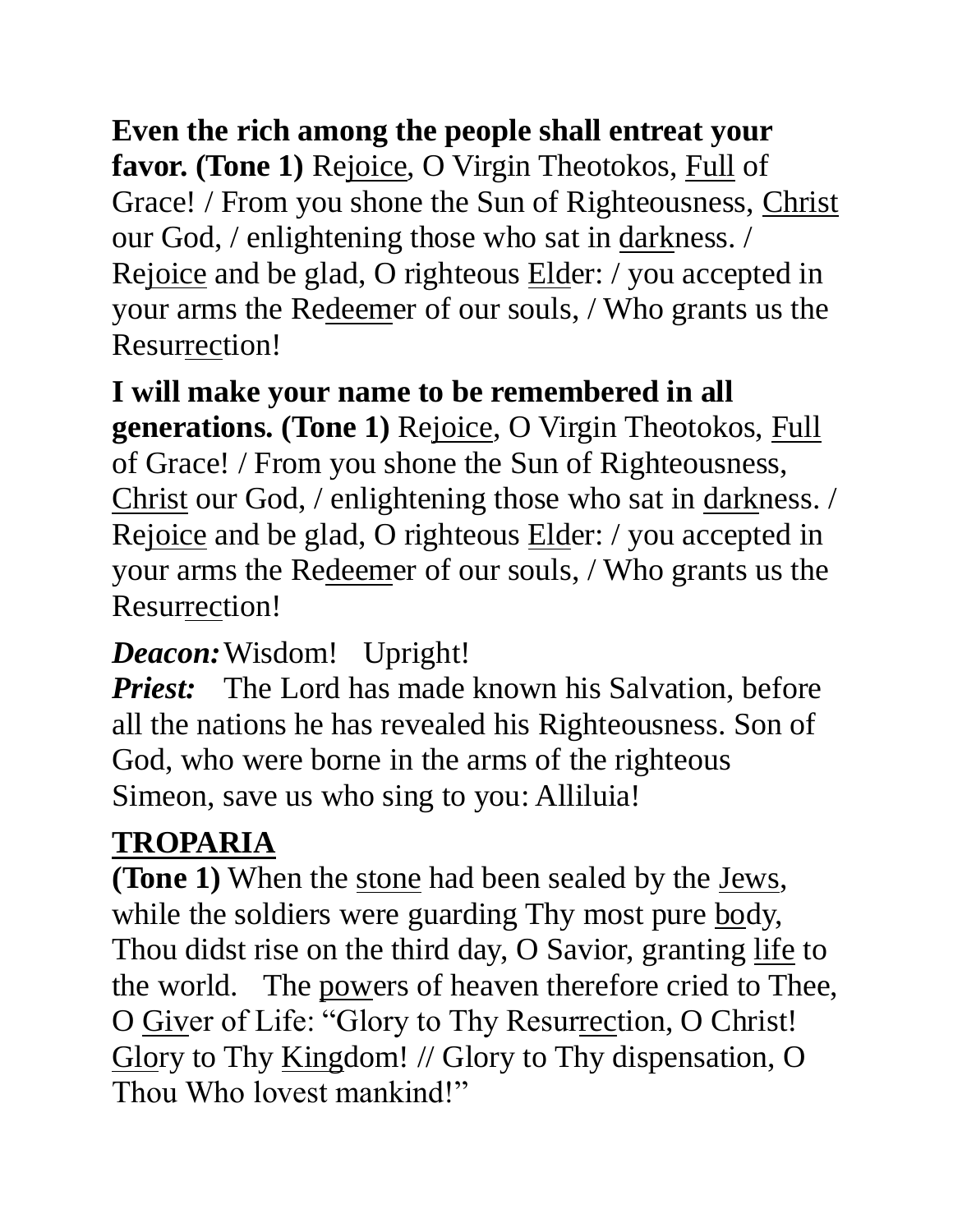**(Tone 1)** Rejoice, O Virgin Theotokos, Full of Grace! / From you shone the Sun of Righteousness, Christ our God, / enlightening those who sat in darkness. / Rejoice and be glad, O righteous Elder: / you accepted in your arms the Redeemer of our souls, / Who grants us the Resurrection!

**(Tone 4)** In truth you were revealed to your flock as a rule of faith, a model of meekness, and teacher of abstinence, so you won the heights by humility, and riches by poverty, O Holy Father Nicholas, intercede with Christ God to save our souls.

### **KONTAKION**

**(Tone 1)** By Thy Nativity Thou didst sanctify the Virgin's womb! And didst bless Simeon's hands, O Christ God. Now Thou hast come and saved us through love. Grant peace to all Orthodox Christians, O only Lover of Man!

*The Prokeimenon in the First Tone:* **Let Thy mercy, O Lord, be upon us / as we have set our hope on Thee.**

*v.* **Rejoice in the Lord, O you righteous! Praise befits the just!**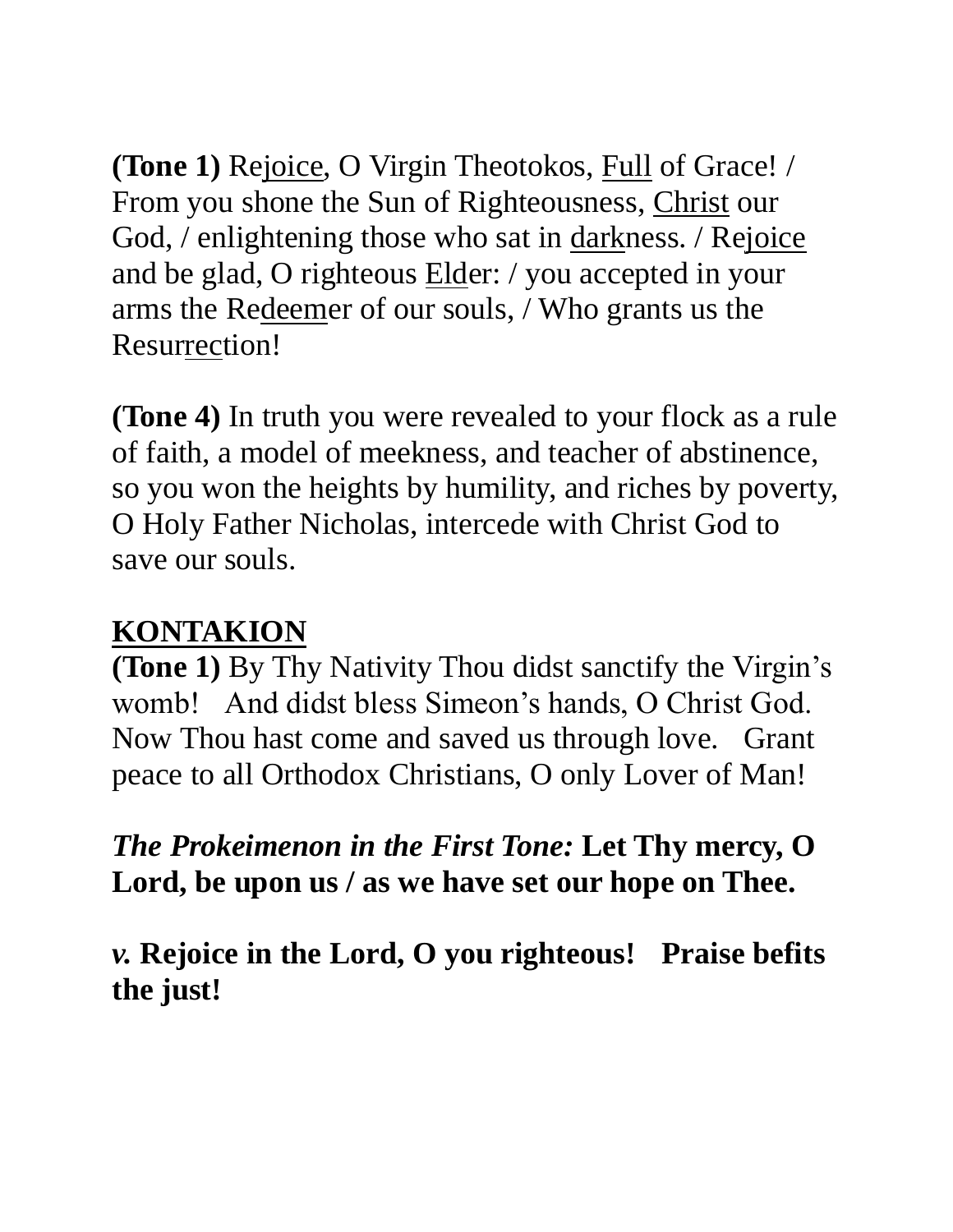## **THE READING IS FROM THE SECOND EPISTLE OF THE APOSTLE PAUL TO TIMOTHY (3:10-15)**

Timothy, my son, now you have observed my teaching, my conduct, my aim in life, my faith, my patience, my love, my steadfastness, my persecutions, my sufferings, what befell me at Antioch, at Iconium, and at Lystra, what persecutions I endured; yet from them all the Lord rescued me. Indeed all who desire to live a godly life in Christ Jesus will be persecuted, while evil men and impostors will go on from bad to worse, deceivers and deceived. But as for you, continue in what you have learned and have firmly believed, knowing from whom you learned it and how from childhood you have been acquainted with the sacred writings which are able to instruct you for salvation through faith in Christ Jesus.

## *Alleluia, Tone 1*

*v:* **God gives vengeance unto me, and subdues people under me.**

*v:* **He magnifies the salvation of the King and deals mercifully with David, His anointed, and his seed forever.**

# **THE HOLY GOSPEL ACCORDING TO LUKE**

**(18:10-14)** At that time Jesus spoke this parable: "Two men went up into the temple to pray, one a Pharisee and the other a tax collector. The Pharisee stood and prayed thus with himself, 'God, I thank thee that I am not like other men, extortioners, unjust, adulterers, or even like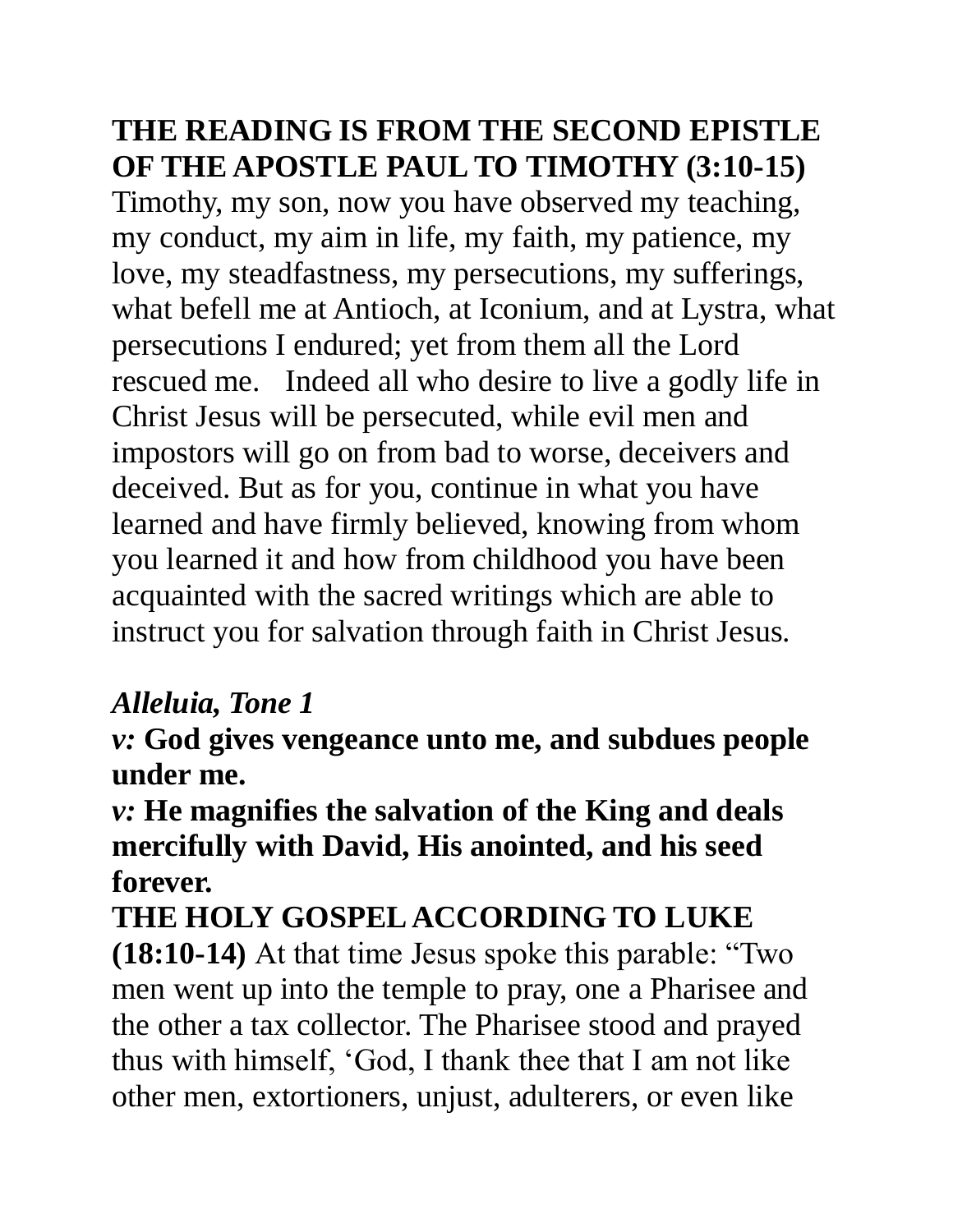this tax collector. I fast twice a week, I give tithes of all that I get.' But the tax collector, standing far off, would not even lift up his eyes to heaven, but beat his breast, saying, `God, be merciful to me a sinner!' I tell you, this man went down to his house justified rather than the other; for every one who exalts himself will be humbled, but he who humbles himself will be exalted."

# **IN PLACE OF "IT IS TRULY MEET TO BLESS**

**THEE"** O Virgin Theotokos, hope of all Christians! Protect, preserve and save those who hope in you! We faithful saw the figure in the shadow of the Law and the Scriptures: ev'ry male child that opened the womb was holy to God. Therefore, we also magnify the first begotten Son of the unoriginated Father, the first born Son of the unwedded Mother!

# **COMMUNION HYMN**

I will receive the cup of salvation and call on the name of the Lord. Alleluia! Alleluia! Alleluia!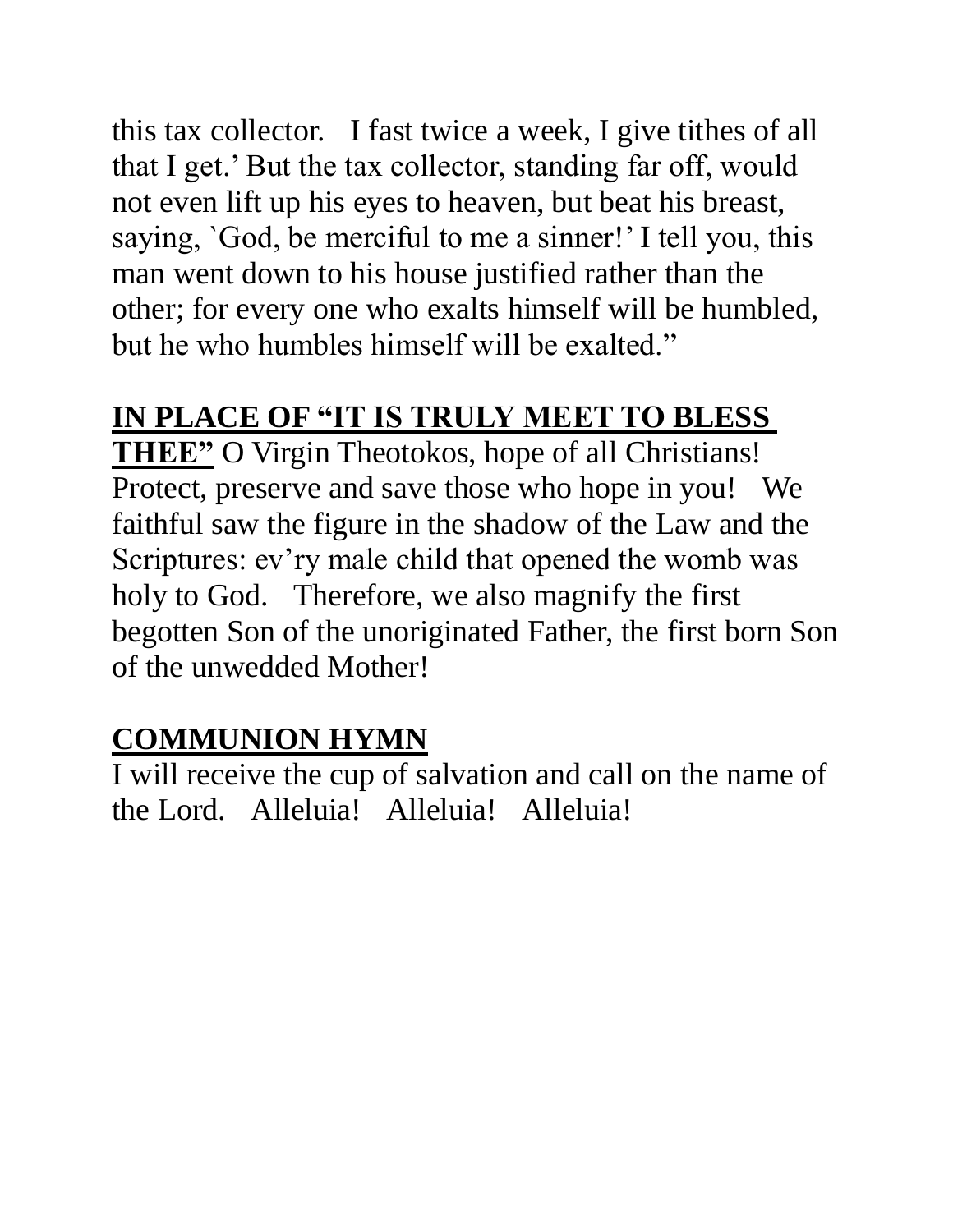#### လန္တြိုးေပါ့ရွိလ ပါ့ရွိလ ပါ့ရွိလ ပါ့ရွိလ ပါ့ရွိလ ပါ့ရွိလ ပါ့ရွိလ ပါရွိလ ပါရွိလ ပါရွိလ ပါရွိလ ပါရွိလ ပါ

#### **CANDLE INTENTIONS FOR THE HEALTH AND BLESSINGS OF**

Fr. Tom, Fr. Don, Fr. Paul, Fr. Anthony, Fr. Robert, Calvin, Larry, Helen, Joe Tome Angelo, Joan, Peggy, Bob, Angelo, Christine, Dorothy, Anna, Irene, Allen, Deborah, Luba, Kosta, Stojan, Mira, Bosa, Christopher, Allison, Jeanette, Katheryn, Joseph, Ted, Marlene, Gladys, my family and friends Special Intention Joe Tome Health and Blessings for Dennis Sharon & Charlie Sharon & Charlie Sharon & Charlie Jernigan God's Blessings on the marriage of my granddaughter Lauren Serra to Luke Stewart Connie Maxim Mary, Angelo, Helen, Alex, Anna and Patsy Alex & Magda Popoff Alex & Magda Popoff God's Blessings and good health for Dorothy Goodman Nancy, Tom, Danny & Megan My grandson Steven, Peace and Gods grace! Speedy recovery for Dennis Jernigan. Mary Cochrane

#### **CANDLE INTENTIONS FOR BLESSED REPOSE**

Blessed Repose to Nicholas & Margaret Butrie, Lydia Dorohov Joe Tome Joe Tome Blessed Repose to Nicholas & Margaret Butrie Bosa Kantar Bosa Kantar Bosa Kantar Blessed Repose to Peter Popoff **Alex & Magda Popoff** Alex & Magda Popoff **Alex & Magda Popoff** 



**WELCOME** to all our friends and visitors. Please join us in our fellowship hall after Liturgy.

**COFFEE AND SWEETS** are provided today by the family of Thomka Brayanis in her memory for her three year memorial. A memorial will be served for Thomka today.

#### **DORMITION DINNER RECAP**

Many thanks to Joanne Schultze and the crew at Assumption for doing all the accounting! Total \$8,046.65 - the third highest amount donated and missed the high water mark by about \$400 so WELL DONE!!! Please thank all your parishioners for their donations and assure them that their prayer lists have been sent to the Monastery! *Father Deacon Michael Bassett / Saint George Orthodox Church / Flint, MI*

#### **LAMB BANQUET**

Has been rescheduled for Sunday, February 23rd **– Meatfare Sunday**. Tickets are \$12 for adults and \$6 for children. A limited number of chicken dinners will be available. Please see **Sharon Jernigan or Susie Ford** to purchase your tickets or make your reservations.

**ANNUAL MEETING** The Annual Meeting of Saint Nicholas Parish will be held on Sunday, February 16, 2020 beginning with a short prayer service after the Divine Liturgy. The Meeting will then reconvene in the Parish Hall. All parish organizations must present a report, oral or written, to be given at this meeting.

**2020 OFFERING ENVELOPES** There are a few boxes of our offering envelopes left in the Parish Hall. It is extremely helpful when you use them so thank you in advance.

#### **OUR CHARITY MINISTRIES**

**HOPE IN A BOX** Shampoo, Conditioner and Dish soap are being collected in February.

**FOOD DRIVE** Place non-perishable food items in the other blue box in the hall.

**PROSFORA** We are in need of bread for the Divine Liturgy. If you are able, please bake a few loaves and drop them off at the office or put them in the freezer in the hall.